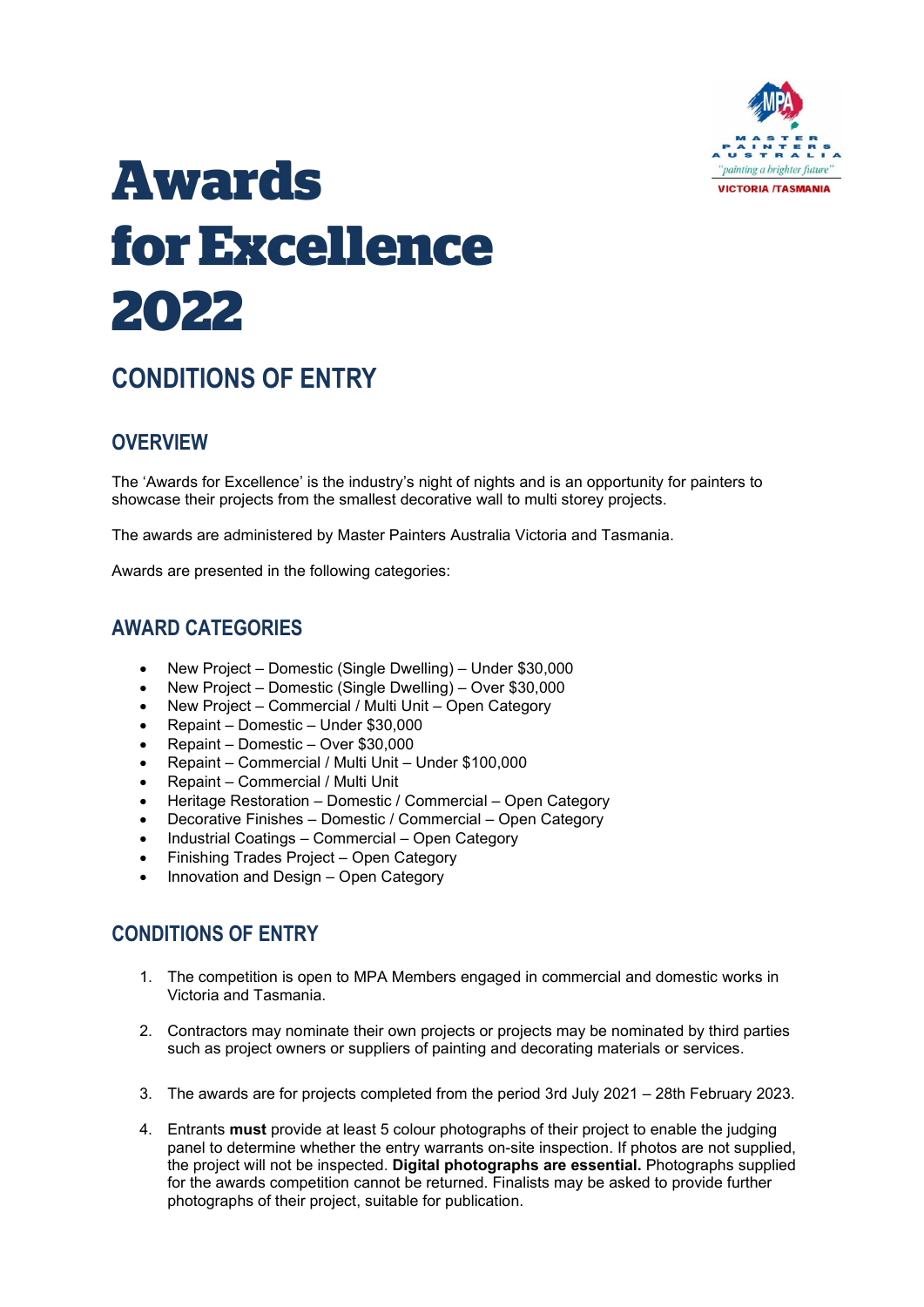- 5. Not all projects may be physically inspected. Selection of projects is at the judge's discretion. Projects selected for inspection will be visited by the judging panel.
- 6. Judging decisions will be entirely at the judge's discretion and no communication or correspondence will be entered into.
- 7. Entrants should ensure that permission is given by the property owner and any other relevant parties for the project to be:
	- a. Entered in the Awards
	- b. Inspected by the judges
	- c. Used for publication, publicity or promotion
- 8. The prescribed entry fee must accompany the entry. If the prescribed fee is not received, the entry will not be considered.
- 9. Entries must be received on a completed entry form and received at the nominated office on or before the nominated closing date.
- 10. All entries remain the property of MPA and photographs supplied may be used in a variety of publications.

### **JUDGING PROCESS**

A panel of judges is chosen each year. Judges are qualified painters and decorators with a minimum of 10 years relevant industry experience.

Entries must be received at the nominated address before the nominated closing date and time for the Awards. Late submissions will not be accepted.

A completed official Entry Form must be received and monies representing the prescribed Entry Fee received by Master Painters Australia Victoria Tasmania.

Site inspections are conducted by the members of the Judging Panel following scoring by the judges against the nominated criteria, a winner of the category is determined. Not all projects entered may be physically inspected. Selection of projects is at the judge's discretion. Projects selected for inspection will be visited by a member or members of the judging panel.

The Winner in each category is chosen by:

- The highest score received in the category OR
- In the case of a tied score, the Judges will determine through majority verdict and reexamination of the scores and entry material a winner by fine examination of the project against the deemed criteria or decide that there is a joint winner.

It is at the Judge's discretion whether Finalists are chosen for each category.

Details of Judging Panel meetings and scoresheets and other judging material will not be disclosed.

The decision of the judges is final and no discussion, communication or correspondence will be entered into on the results.

Further information on the Policies and procedures surrounding the Awards for Excellence process is contained in the Policies and Procedures section.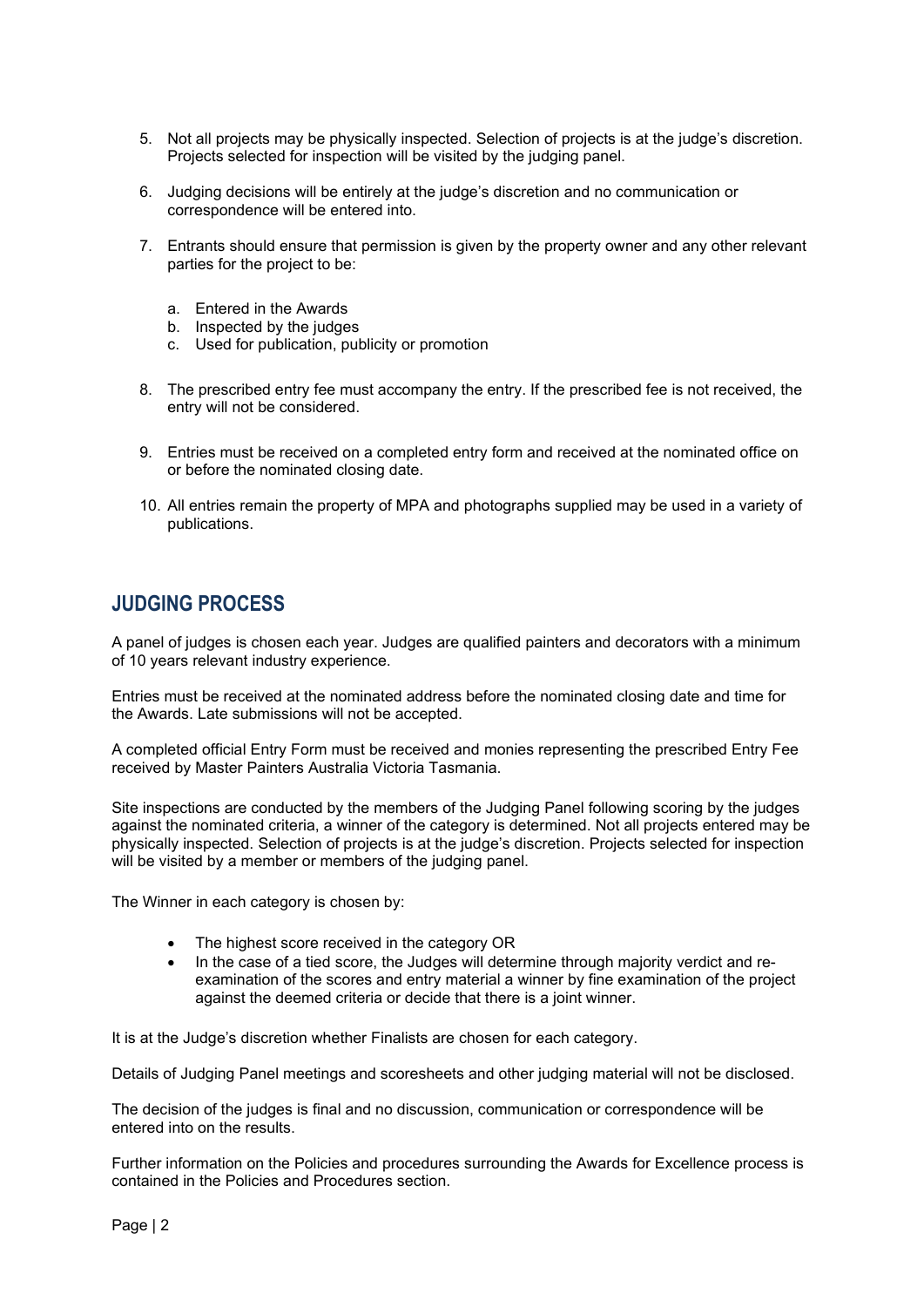Full Judging Criteria is available in the Judging Criteria section.

## **ANNOUNCEMENT OF FINALISTS AND WINNERS**

Once the Judges have nominated which entries are Finalists then Administrative personnel will notify Finalists by email informing them that they are a Finalist in the Awards for Excellence and in which category they are a Finalist in.

The notification of Finalists provides the entrant with knowledge of their success to date in the Awards for Excellence process and gives them the opportunity to arrange to attend the Awards for Excellence Gala.

The deliberation of Judges, Judging Score Sheets and any other material involved in the Judging process is to remain confidential.

Finalists are permitted to use the following logo in their advertising and promotional material.



Finalists are only permitted to use the logo in relation to the nominated category and in material generated by the business that has received the Finalist nomination.

The winner in each category is determined by the Judges. The decision of the Judges is final and no discussion, communication or correspondence will be entered into on the results.

The Judges decisions are to remain confidential until the announcements at the Awards for Excellence Dinner.

Winners are permitted to use the following logo in their advertising and promotional material.



Finalists and winners are, under no circumstances, are to manipulate or enhance the image in any way, shape or form.

In the event of a Finalist or winner doing so, it is at Master Painters Australia Victoria Tasmania discretion to disallow that person or company to utilise the logo in any form in the future.

Winners are only permitted to use the logo in relation to the nominated category and in material generated by the business that has received the Award.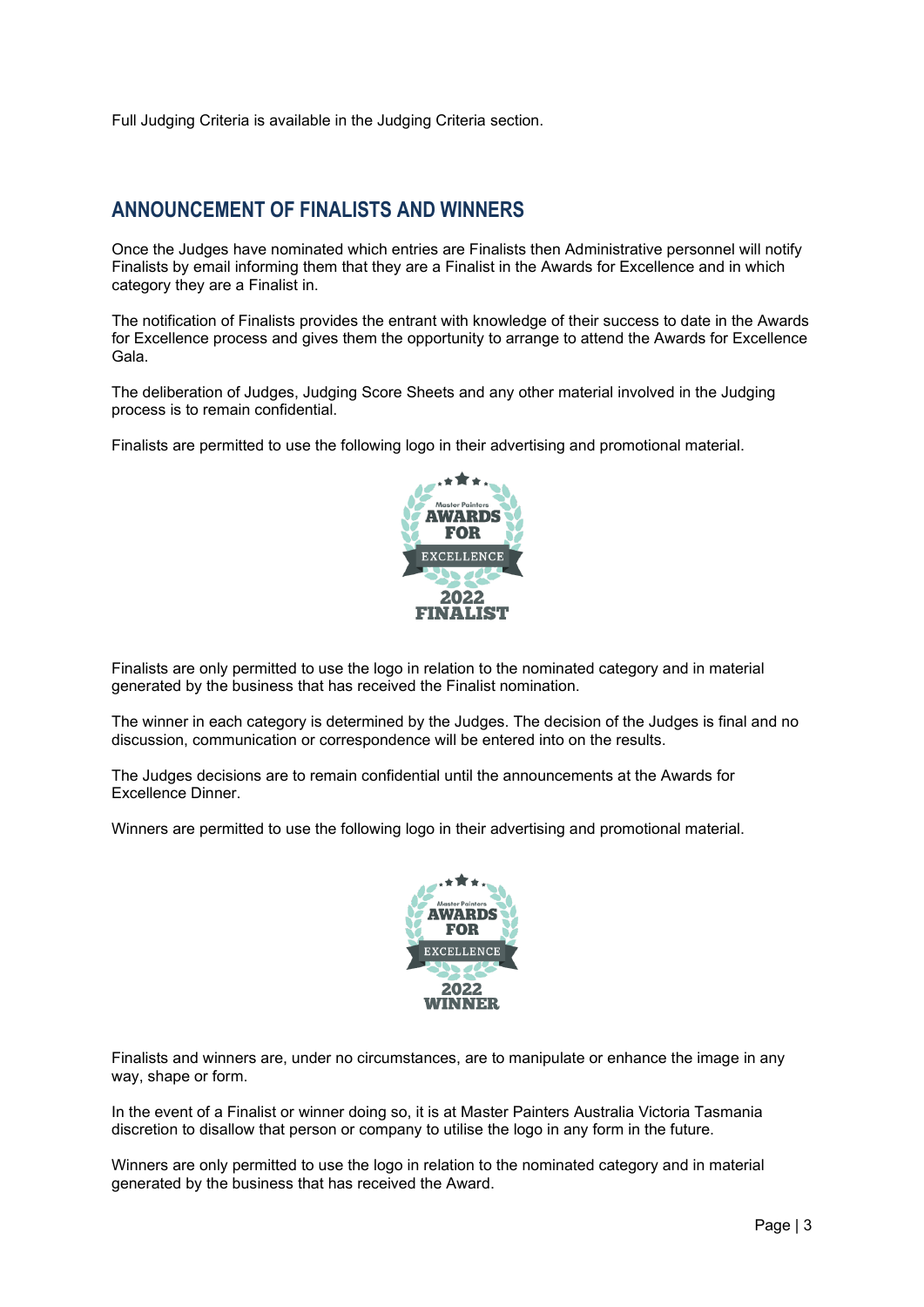## **THE POLICIES AND PROCEDURES IN DETAIL**

## **RECEIPT OF ENTRIES AND ENTRY FEES**

#### **Application**

This policy applies to:

- Members of the Executive or Council of Management of Master Painters Australia Victoria Tasmania directly involved in the Awards for Excellence process and are involved in the receipt of entries and/or entry fees.
- An Employee, Contractor or Manager working on behalf of Master Painters Australia Victoria Tasmania and involved in the Awards for Excellence process and are involved in the receipt of entries and/or entry fees.
- A Volunteer working on behalf of Master Painters Australia Victoria Tasmania and involved in the Awards for Excellence process and are involved in the receipt of entries and/or entry fees.

#### **Policy**

Records will be kept with relation to the receipt of entries and entry fees submitted as part of the Awards for Excellence process. Entries received prior to the closing date of the Awards for Excellence will be recorded to ensure the following:

- Date of receipt of the entry
- Details of the entrant, category or categories entered and the project name
- A record of the supporting material provided with the entry
- The method of payment of the entry fee and the method it was paid

#### **Procedure**

Prior to the closing date of the Awards for Excellence, administrative personnel will set up a means of keeping records for the Awards for Excellence. This record will contain the following data:

- Date of receipt of the entry
- Method the entry was received (post or delivery personal or courier)
- Details of the entrant (Business name and the location of the Business)
- The category or categories entered
- The project name and location of the project
- A record of the supporting material provided with the entry (e.g. photographs, overviews of project, supplied on disc, USB or as hard copies and the folder name (if applicable) of digital media).
- The amount received as the entry fee
- The method of payment of the entry fee (e.g. credit card, cheque or EFT)

Where a project has been entered in more than one category, a copy of the entry form will be made to enable the entry to be considered easily by the Judging panel over more than one category.

Where digital media is supplied to support the entry, these files/folders should be examined for generic, device or camera generated names or other naming systems which will make ready identification of the entrant and project difficult. Files and folders containing generic or non-specific names should be renamed to contain the entrant's business name and the name of the project. The format shall be *Entrant's Business Name – Project Name*

Administrative personnel will then create and issue a confirmation for the entry and forward a Tax Invoice to the entrant as a record of their entry and entry monies being received.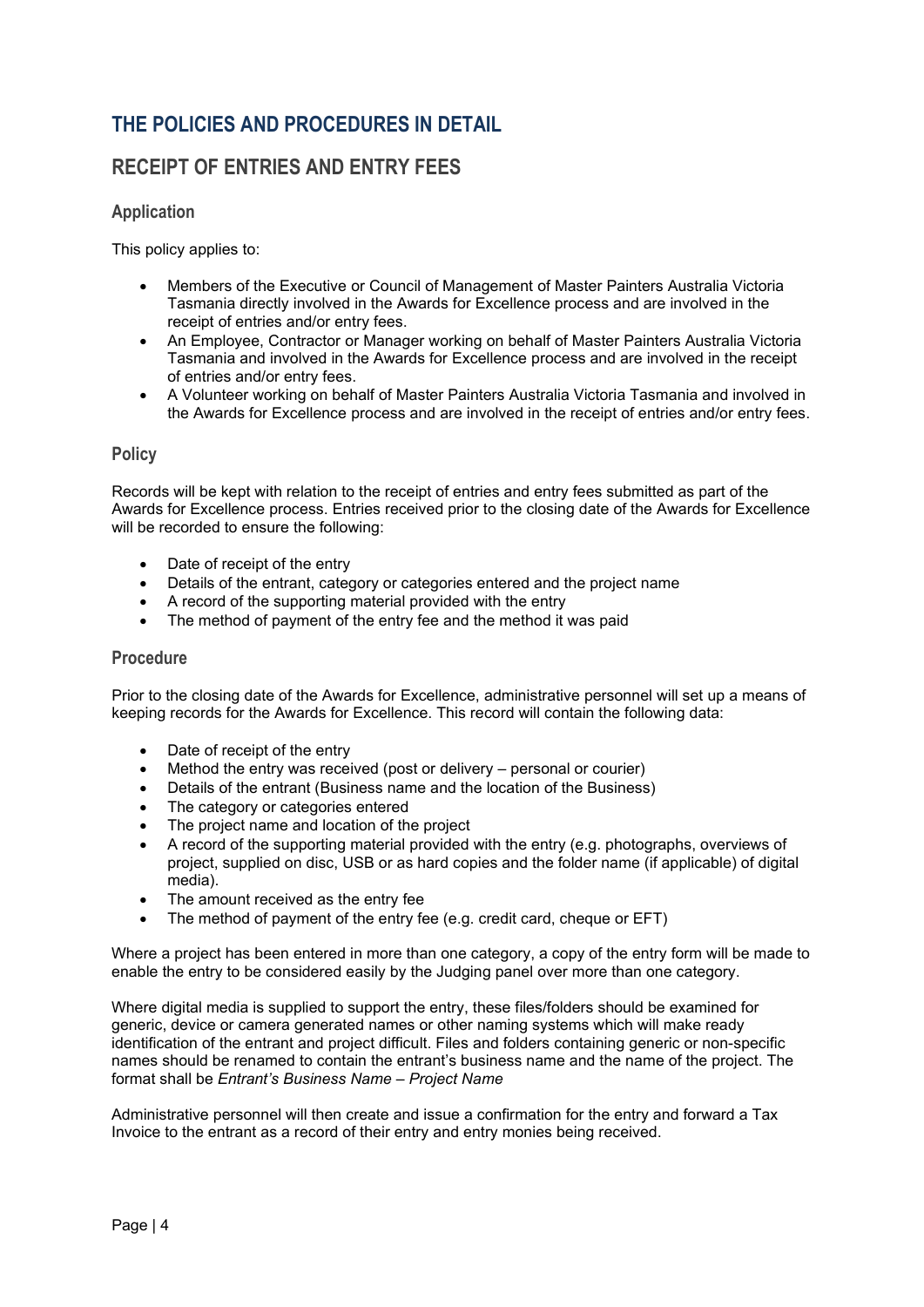## **SECURITY OF ENTRIES AND DATA**

#### **Application**

This policy applies to:

- A person appointed by Master Painters Australia Victoria Tasmania to act as a Judge in the Awards for Excellence process
- Members of the Executive or Council of Management of Master Painters Australia Victoria Tasmania directly involved in the Awards for Excellence process
- An Employee, Contractor or Manager working on behalf of Master Painters Australia Victoria Tasmania and involved in the Awards for Excellence process
- A Volunteer working on behalf of Master Painters Australia Victoria Tasmania and involved in the Awards for Excellence process

The persons named above may at some or various times throughout the Awards for Excellence process be involved in maintaining the security of entries received, all data associated with the judging process and the results data until the announcements of the winners at the Awards for Excellence Dinner.

#### **Policy**

All material submitted in relation to entry in the Awards for Excellence will remain the property of Master Painters Australia Victoria Tasmania.

Notwithstanding the above, individuals involved in the Awards for Excellence process may be given access to confidential information, data, or other business related property/information in the performance of their duties. This must be protected and used only in the interests of the Awards for Excellence.

#### **Procedure**

Individuals must not:

- Disclose or use any part of any confidential information outside of the performance of their duties and be in the interests of the Awards for Excellence; and/or
- Authorise or be involved in the improper use or disclosure of confidential information during or after their involvement in the Awards for Excellence without the written consent of the Executive or Council of Management of Master Painters Australia Victoria Tasmania, other than as required by law

'Confidential information' includes any information in any form relating to the Awards for Excellence and related bodies, clients or businesses, which is not in the public domain. This material includes, but is not limited to:

- Data contained on Entry forms and other materials supplied
- Judging criteria
- Judging scoresheets, spreadsheets and other material used during the judging process
- Presentations or other material to be used at the Awards for Excellence Dinner and Presentation
- Any data contained in any of the above

Individuals must act in good faith towards the Awards for Excellence and must prevent (or if impractical, report) the unauthorised disclosure of any confidential information.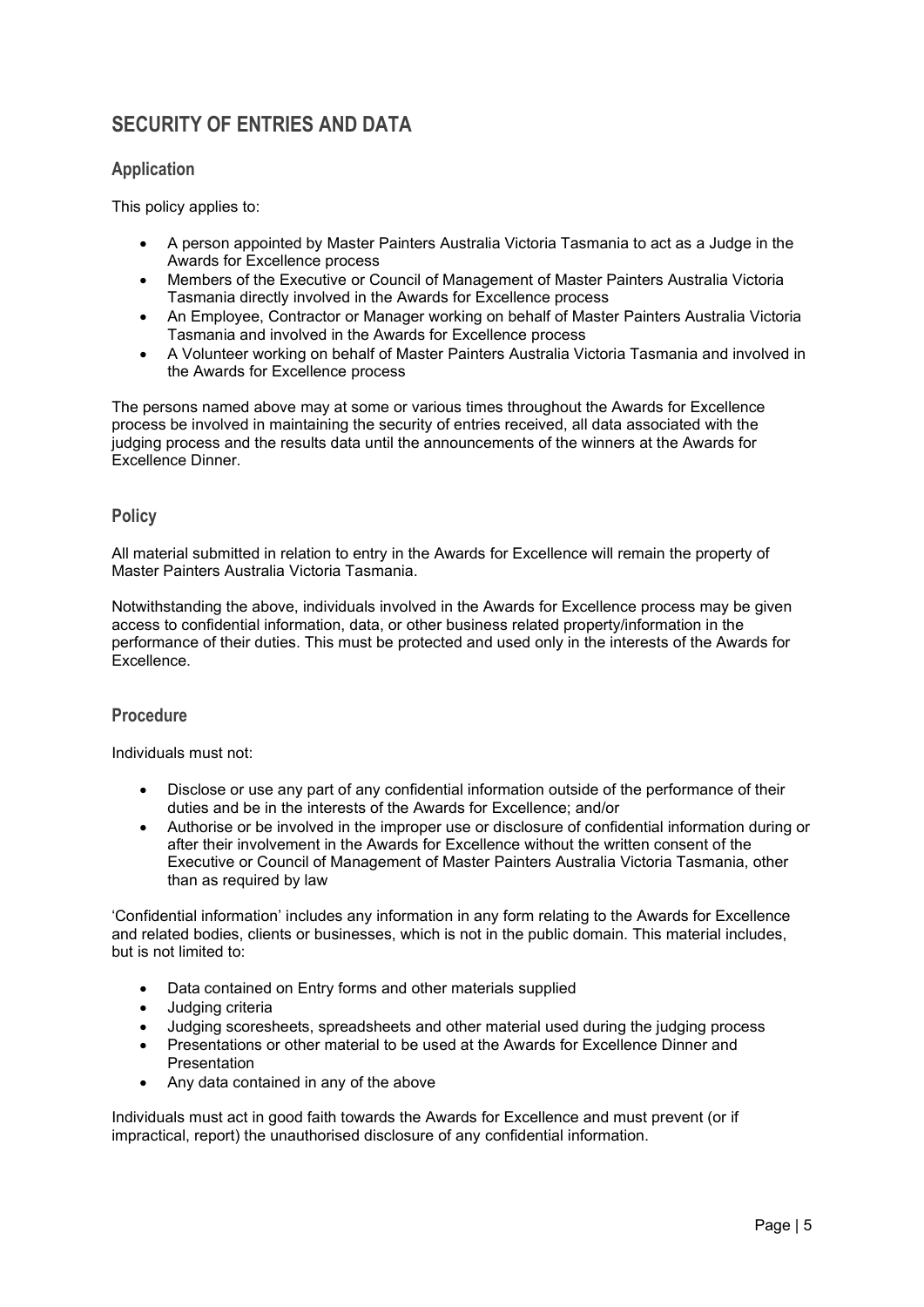Failure to comply with this policy may result in:

- The individual being required to show just cause as to why they should remain a Member of Master Painters Australia Victoria Tasmania under the provisions of Master Painters Australia Victoria Tasmania Code of Ethics OR
- If the individual is an Employee, Contractor or Manager may result in performance improvement proceedings including dismissal OR
- The individual may be asked to cease the individual's involvement with the Association as a volunteer

The action taken will be dependent on the status of the individual at the time that the failure to preserve the security of entries or data.

## **DETERMINATION OF ENTRY CATEGORY**

#### **Application**

This policy applies to:

- A person appointed by Master Painters Australia Victoria Tasmania to act as a Judge in the Awards for Excellence process
- An Employee, Contractor or Manager working on behalf of Master Painters Australia Victoria Tasmania and involved in the Awards for Excellence process
- A Volunteer working on behalf of Master Painters Australia Victoria Tasmania and involved in the Awards for Excellence process

This policy is applicable to those individuals listed above who are involved in the determination of the entry category or categories of a particular entry.

#### **Policy**

The Awards for Excellence seeks to provide recognition to painting and decorating professionals of excellence in the many and varied aspects of the painting and decorating industry. To achieve this the Awards for Excellence has different entry categories that reflect the diversity of projects undertaken within the painting and decorating industry.

Ensuring that an entry received is considered in the most appropriate Awards for Excellence category or categories is paramount to ensure the best possible relevancy for the Award and to maintain fairness for the entrant.

Suitable projects may be entered in multiple categories if the project meets the definition(s) of each category. Definitions of each category are contained in the Judging Criteria section.

Each category entry must be accompanied by the prescribed entry fee.

#### **Procedure**

Entrants are required to nominate the category or categories for entry that they wish to be considered.

Entries that are received without a category nomination may be allocated to a category by the Judging Panel. This nomination must be by majority verdict and is considered on the information and supporting material received.

During the initial consideration of the entries members of the Judging Panel can identify projects that may be better entered into a different or multiple categories.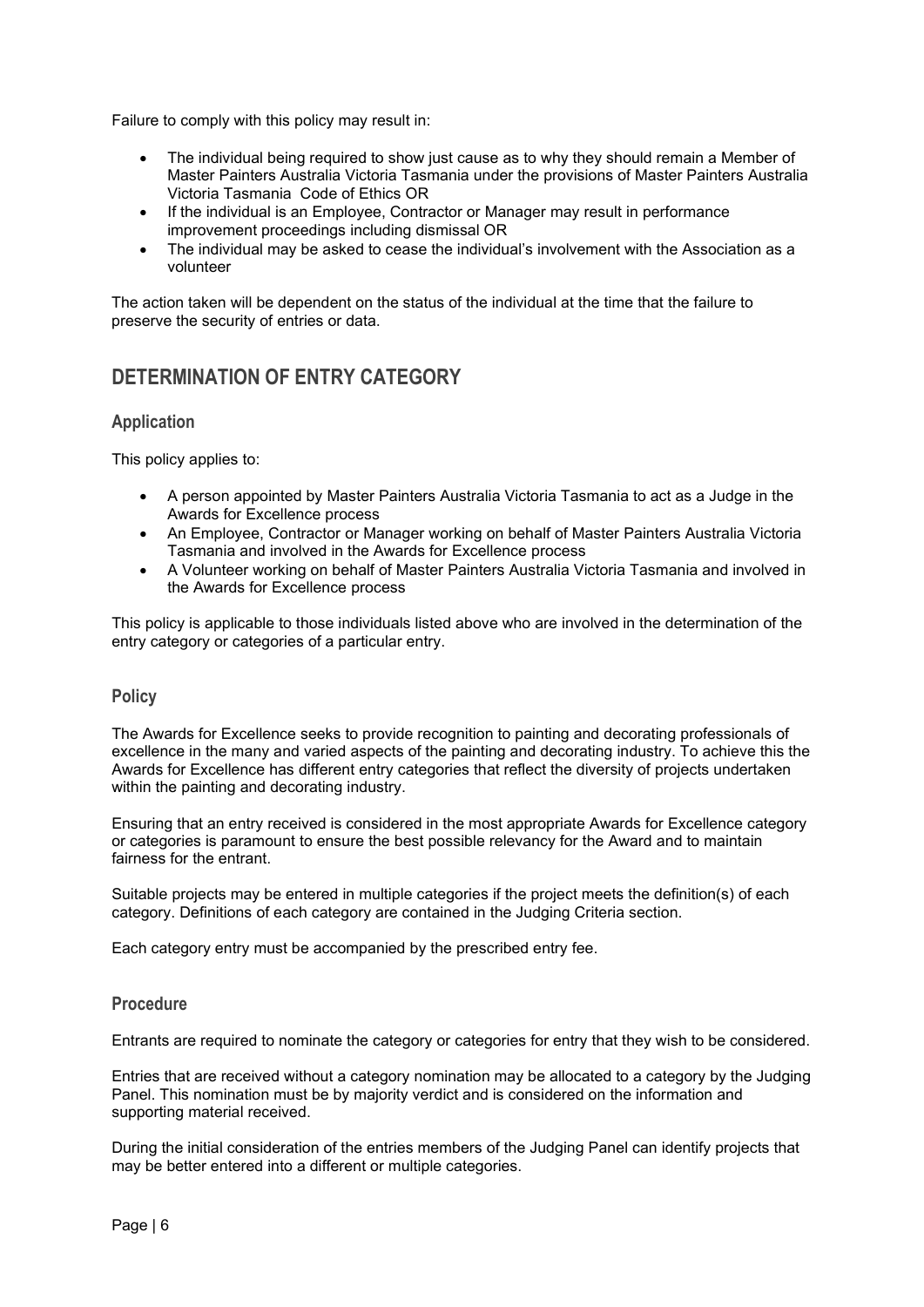When considering reallocation or additional entry to categories, the action must be by majority verdict of the Judging Panel and is considered on the information and supporting material received.

## **PROCESS FOR JUDGING AN ENTRY**

#### **Application**

This policy applies to:

• A person appointed by Master Painters Australia Victoria Tasmania to act as a Judge in the Awards for Excellence process

#### **Policy**

Entries received in the Awards for Excellence will be considered on their professional and technical merits and without personal or business prejudice. Entries will be considered only in the category or categories that they:

- Meet the definition of OR
- Have been allocated to by the majority recommendation of the Judges and with the agreement of the Entrant OR
- Have been nominated by the Judges as meeting the criteria of multiple categories and has been allocated to those categories with majority recommendation of the Judges, agreement of the Entrant and the receipt of any the additional entry fees prescribed

All entries will be judged by the defined set of criteria as laid out in the Judging Criteria section. No additional criteria can be added or existing criteria amended by any Judge.

In the event of there not being enough entries in a particular category, it is at the Judges and Associations discretion if the entry will be considered for judging.

A Judge must declare any conflict of interest in this process as defined in the Conflict of Interest Policy and Procedure.

#### **Procedure**

Entries must be received at the nominated address before the nominated closing date and time for the Awards. Late submissions will not be accepted.

A completed official Entry Form must be received and monies representing the prescribed Entry Fee received by Master Painters Australia Victoria Tasmania.

Entrants must provide at least 3 colour photographs of their project to enable the judging panel to determine whether the entry warrants on-site inspection. If photos are not supplied, the project will not be considered in the Judging process.

Not all projects entered may be physically inspected. Selection of projects is at the judge's discretion. Projects selected for inspection will be visited by a member or members of the judging panel.

The following procedure must be followed by the Judges during deliberations for an Awards for Excellence category:

- Judges will examine all entry submission material received in that category
- Judges will discuss how the entry fits the deemed criteria for that category
- Judges will then nominate entries that best fit the deemed criteria for the category to be determined as a Finalist for that category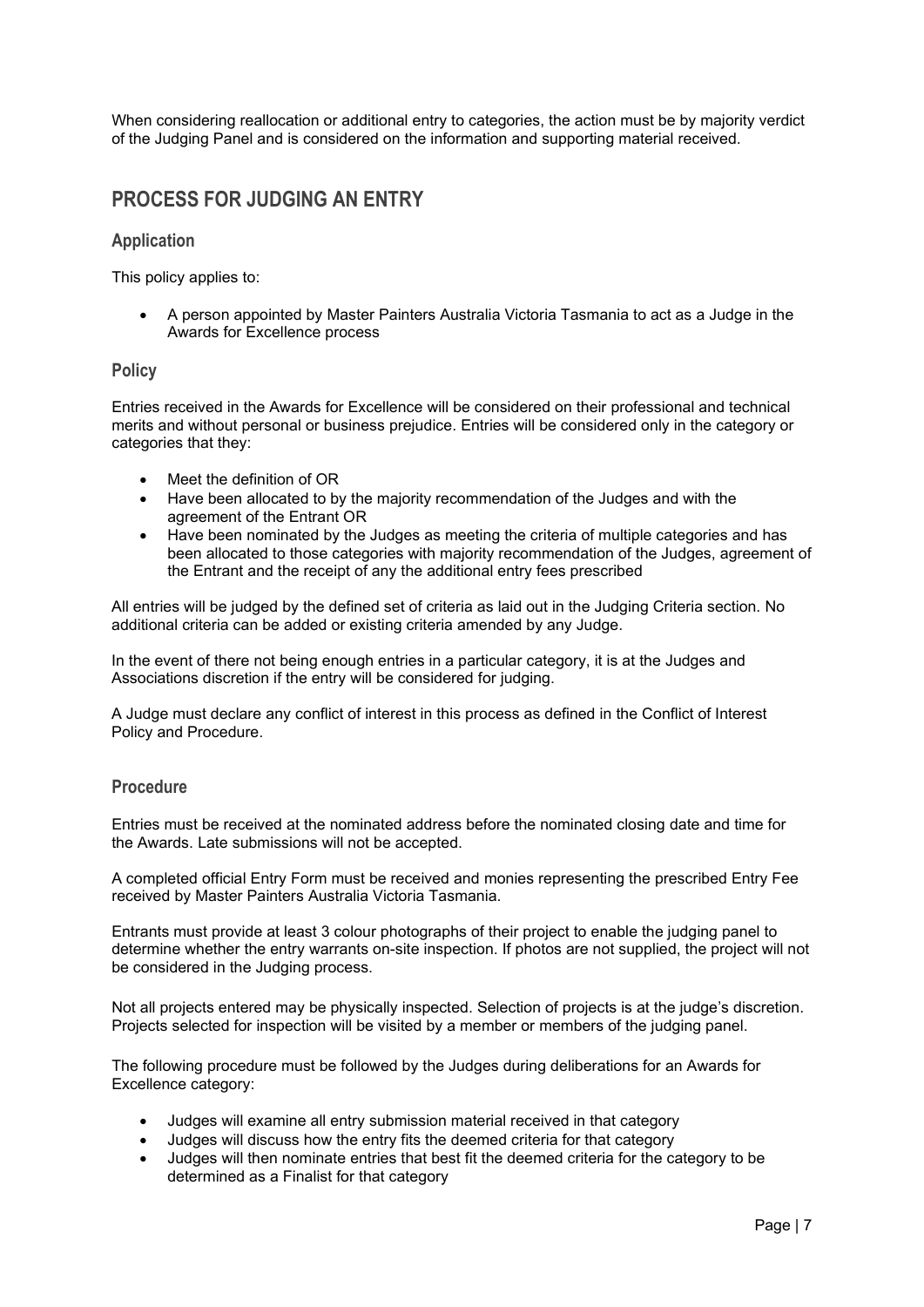- Following determination of the Finalists, appointments for conduct of Site Inspections will be arranged by administrative personnel
- A Judge or Judges will attend the nominated site and conduct judging against the deemed criteria
- The Judge or Judges will record their scores against the deemed criteria for the category
- Following scoring by the Judges against the nominated criteria a winner of the category is determined by:
	- o The highest score received in the category OR
	- In the case of a tied score, the Judges will determine through majority verdict and reexamination of the scores and entry material a winner by fine examination of the project against the deemed criteria.
	- o The project may be re-viewed by another Judge in the event of a tied score.

It is at the Judge's discretion whether Finalists are chosen for each category.

Details of Judging Panel meetings and scoresheets and other judging material will not be disclosed.

Judging personnel must:

- Observe all policies and procedures associated with the Awards for Excellence Judging process
- Conduct all dealings with clients, stakeholders and entrants in a professional and courteous manner
- Be discreet with discussions concerning the project in front of property owners, managers or other key stakeholders
- Record their results on the Awards for Excellence judging forms
- Maintain the confidentiality of the Awards for Excellence and do not discuss or disclose information to third parties not directly involved in the Awards for Excellence process
- Not disclose any information, scores or discussion associated with the Judging process
- Not disclose the results prior to the announcements at the Awards for Excellence Dinner

Judges shall endeavour to maintain consistency in their judging and set aside their personal or business opinions on the entry.

Failure to maintain confidentiality will result in the individual being asked to:

- Show just cause as to why they should remain a Member of Master Painters Australia Victoria Tasmania under the provisions of Master Painters Australia Victoria Tasmania Code of Ethics OR
- If the individual is an Employee, Contractor or Manager may result in performance improvement proceedings including dismissal OR
- The individual may be asked to cease the individual's involvement with the Association as a volunteer

The action taken will be dependent on the status of the individual at the time that the breach of confidentiality was performed.

The decision of the judges is final and no discussion, communication or correspondence will be entered into on the results.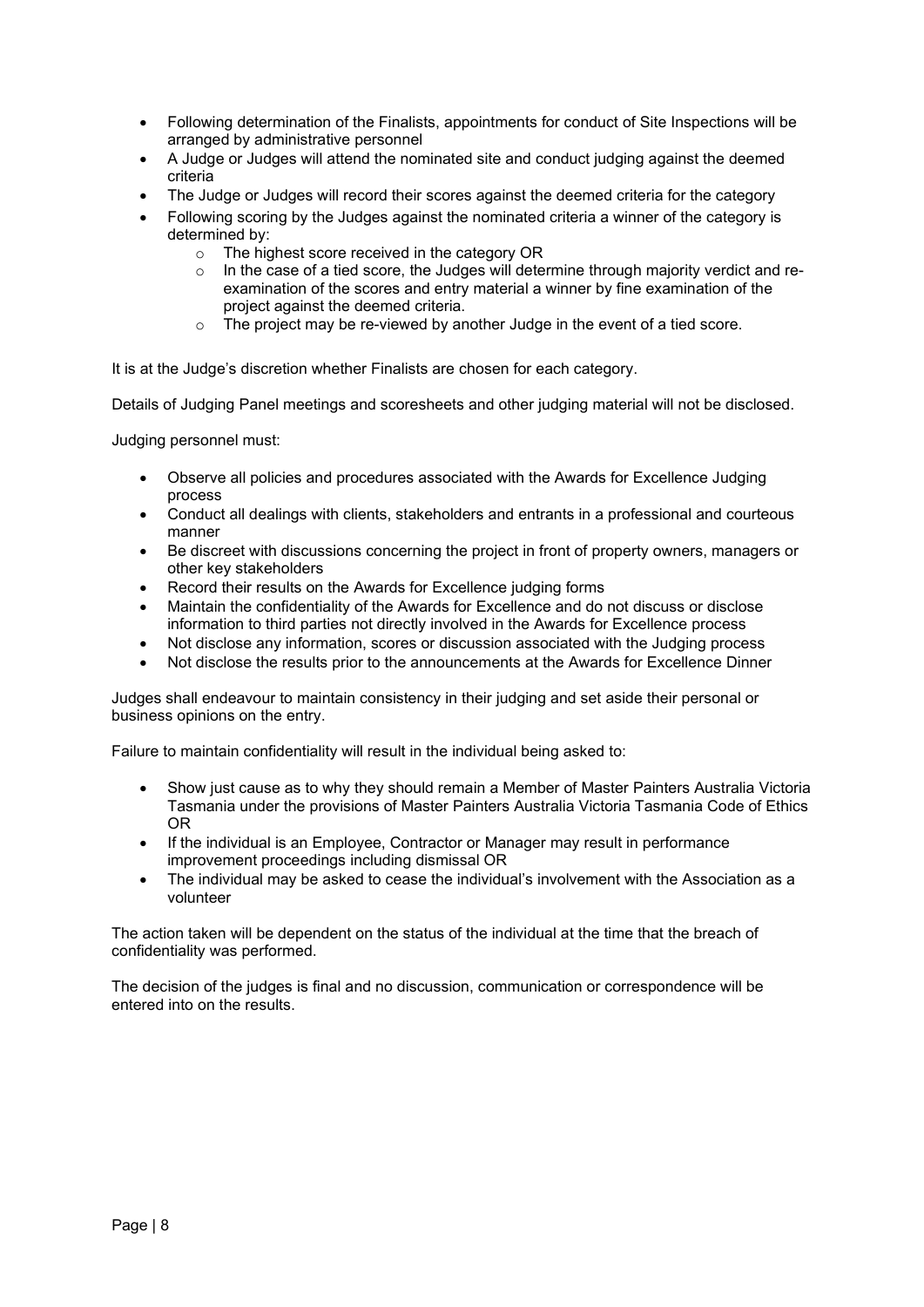## **DETERMINATION OF PROJECTS FOR SITE INSPECTION**

#### **Application**

This policy applies to:

• A person appointed by Master Painters Australia Victoria Tasmania to act as a Judge in the Awards for Excellence process

#### **Policy**

The Awards for Excellence seeks to provide recognition to painting and decorating professionals of excellence in the many and varied aspects of the painting and decorating industry.

Entries considered as Finalists in a category have been already determined by the Judges as meeting the core criteria of the entered category of the Awards for Excellence.

Only projects selected as Finalists will be subject to a site inspection. Not all projects entered may be physically inspected. The selection of projects is at the Judge's discretion.

#### **Procedure**

The Judges will meet and examine all entries and supporting material for a particular category. The Judges will then discuss and determine which entries best reflect the deemed criteria for that category. These entries are Finalists in their category.

Projects chosen for inspection will be the projects that best reflect the deemed criteria of the entry category.

A member or members of the Judging Panel will then conduct a site inspection of the project where the final scoring can be determined.

The Judges may choose to not to select Finalists in a category. Where this situation exists, site inspections will not be conducted and the Award for Excellence will not be presented in that category.

## **SETTING OF APPOINTMENTS FOR SITE INSPECTION BY THE JUDGE(S)**

#### **Application**

This policy applies to:

- An Employee, Contractor or Manager working on behalf of Master Painters Australia Victoria Tasmania and involved in appointment setting as part of the Awards for Excellence process
- A Volunteer working on behalf of Master Painters Australia Victoria Tasmania and involved in appointment setting as part of the Awards for Excellence process
- A person appointed by Master Painters Australia Victoria Tasmania to act as a Judge in the Awards for Excellence process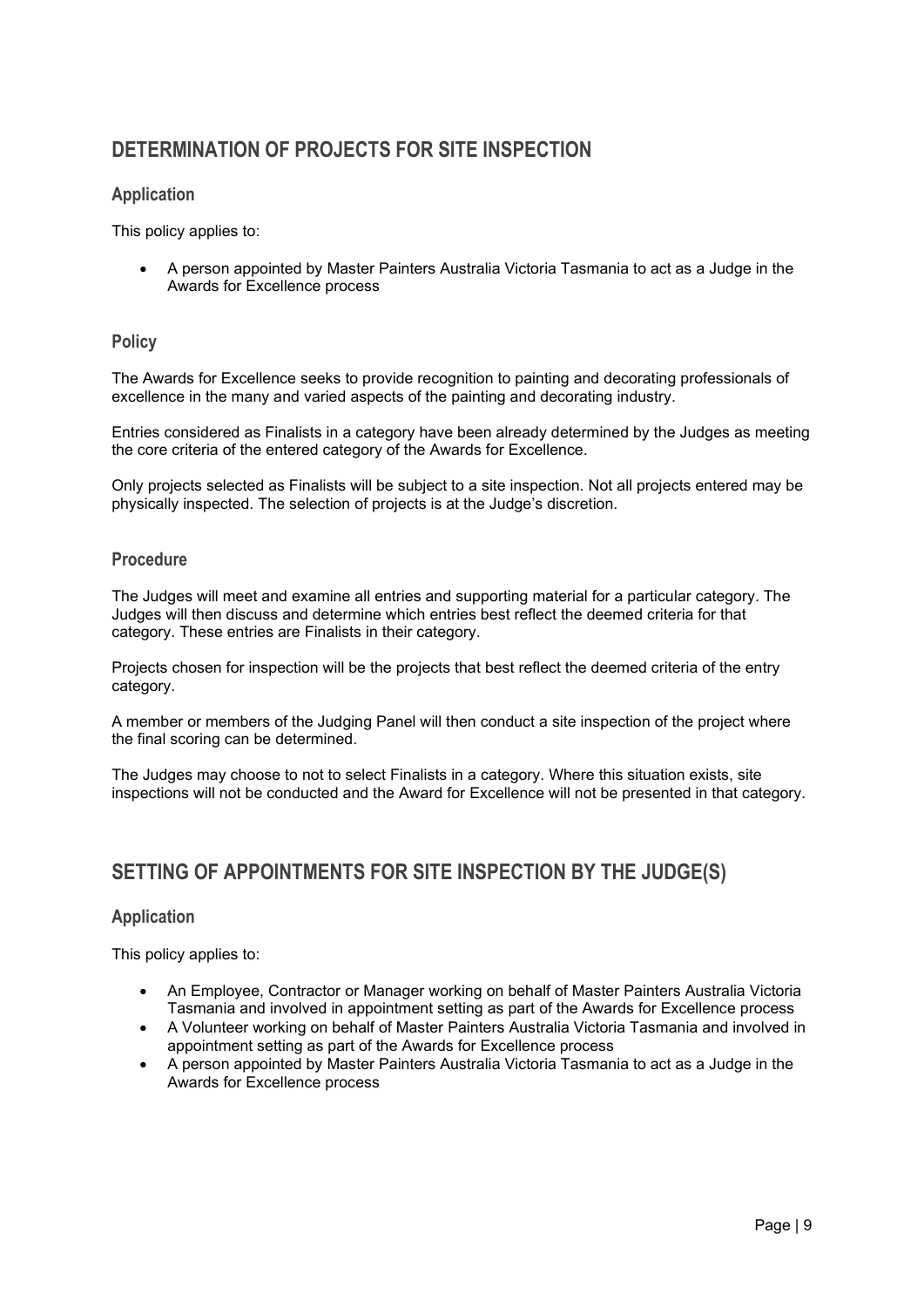#### **Policy**

The Master Painters Association expects its Administrative Personnel to maintain a high standard of conduct and work performance to make sure the Awards for Excellence maintains its good reputation with entrants, industry stakeholders, customers and suppliers.

Administrative Personnel, along with the Judges are the public interface for the Awards for Excellence and the Master Painters Association. Professional conduct during appointment setting contributes to the maintenance of a positive profile for the Master Painters Association.

Administrative personnel must observe all policies and procedures relating to the Awards for Excellence process and treat clients in a professional manner at all times.

#### **Procedure**

Administrative personnel and Judges involved in appointment setting must:

- Conduct all dealings with clients, stakeholders and entrants in a professional and courteous manner
- Assist the Judges with the development of Judging 'runs' whereby projects are grouped to be judged according to a systematic geographical approach
- Create an appointment schedule for Judges to visit Finalist projects
- Confirm appointments with Judges and/or clients as appropriate
- Maintain an appointment register with dates, times, locations and contact details for access by Administrative and Judging personnel

## **CONDUCT OF SITE INSPECTIONS Application**

This policy applies to:

• A person appointed by Master Painters Australia Victoria Tasmania to act as a Judge in the Awards for Excellence process

#### **Policy**

The Master Painters Association expects its Judges to maintain a high standard of conduct and work performance to make sure the Awards for Excellence maintains its good reputation with entrants, industry stakeholders, customers and suppliers.

Judges are the public interface for the Awards for Excellence and the Master Painters Association. Good personal conduct during site inspections contributes to the maintenance of a positive profile for the Master Painters Association.

#### **Procedure**

Judging personnel involved in site inspections must:

- Conduct site inspections in a safe manner
- Observe all policies and procedures associated with the Awards for Excellence Judging process
- Treat colleagues with courtesy and respect
- Conduct all dealings with clients, stakeholders and entrants in a professional and courteous manner
- Be discreet with discussions concerning the project in front of property owners, managers or other key stakeholders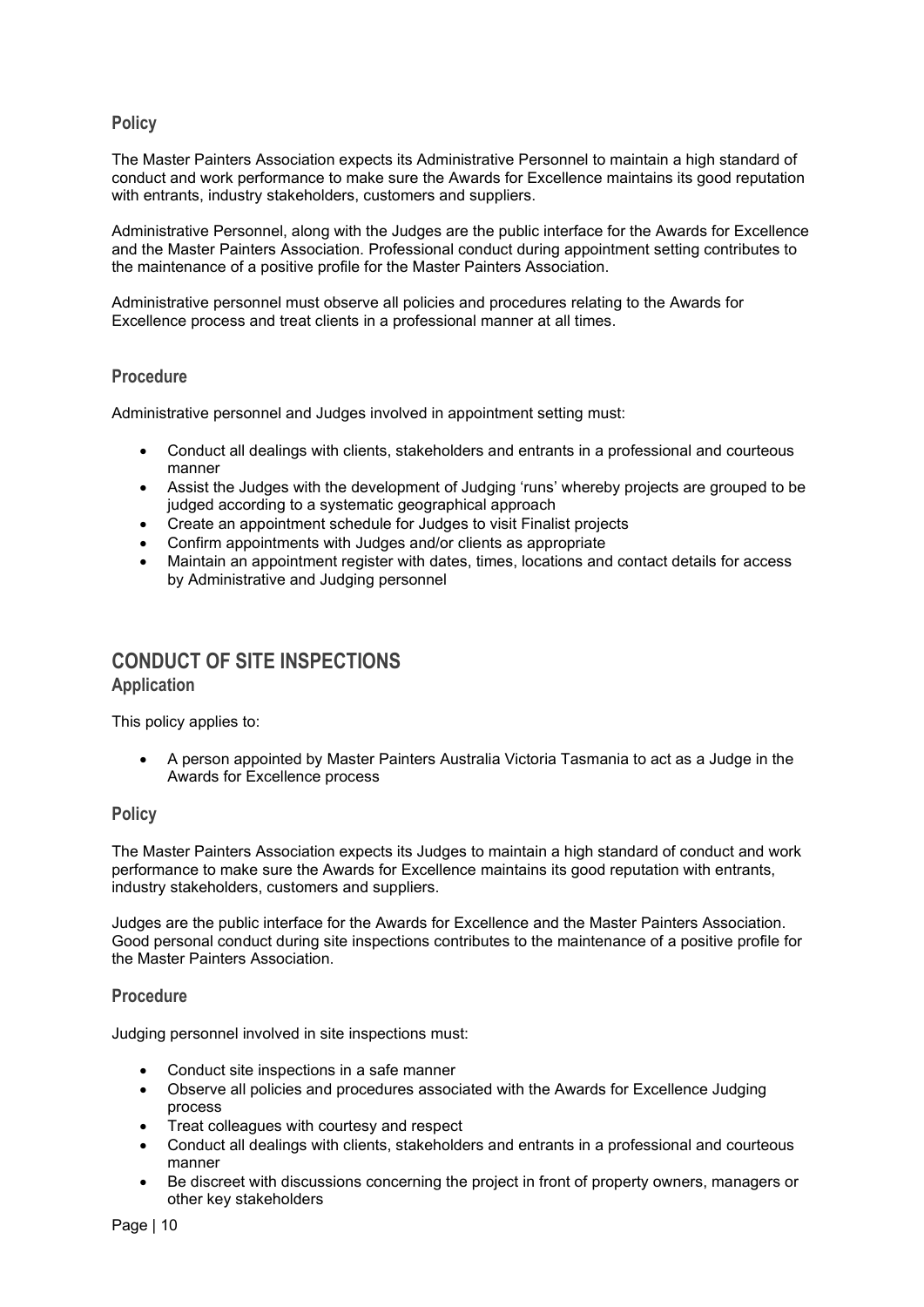- Record their individual results independently from another Judge on the Awards for Excellence judging forms.
- In the event of there being 2 Judges on a particular project, once scores have been written, crosschecking between the 2 Judges is deemed acceptable wherein there are major discrepancies in Judging criteria scores.
- Maintain the confidentiality of the Awards for Excellence and do not discuss or disclose information to third parties not directly involved in the Awards for Excellence process
- Conduct the judging process without personal or business prejudice
- Not disclose any information, scores or discussion associated with the Judging process
- Not disclose the results prior to the announcements at the Awards for Excellence Dinner

Failure to maintain confidentiality will result in the individual being asked to:

- Show just cause as to why they should remain a Member of Master Painters Australia Victoria Tasmania under the provisions of the Master Painters Australia Victoria Tasmania Code of Ethics OR
- If the individual is an Employee, Contractor or Manager may result in performance improvement proceedings including dismissal OR
- The individual may be asked to cease the individual's involvement with the Association as a volunteer

The action taken will be dependent on the status of the individual at the time that the breach of confidentiality was performed.

Judges shall endeavour to maintain consistency in their judging and set aside their personal or business opinions on the entry.

Judges must endeavour to maintain consistency in their scoring by adhering to the Judging Criteria.

## **DETERMINATION OF CATEGORY FINALISTS AND WINNERS**

#### **Application**

This policy applies to:

- A person appointed by Master Painters Australia Victoria Tasmania to act as a Judge in the Awards for Excellence process
- An Employee, Contractor or Manager working on behalf of Master Painters Australia Victoria Tasmania and involved in the Awards for Excellence process
- A Volunteer working on behalf of Master Painters Australia Victoria Tasmania and involved in the Awards for Excellence process

#### **Policy**

The Master Painters Association expects its Administrative and Judging Personnel to maintain a high standard of conduct and work performance to make sure the Awards for Excellence maintains its good reputation with entrants, industry stakeholders, customers and suppliers. The consistency of the Judging process is crucial to maintaining reliability if the results.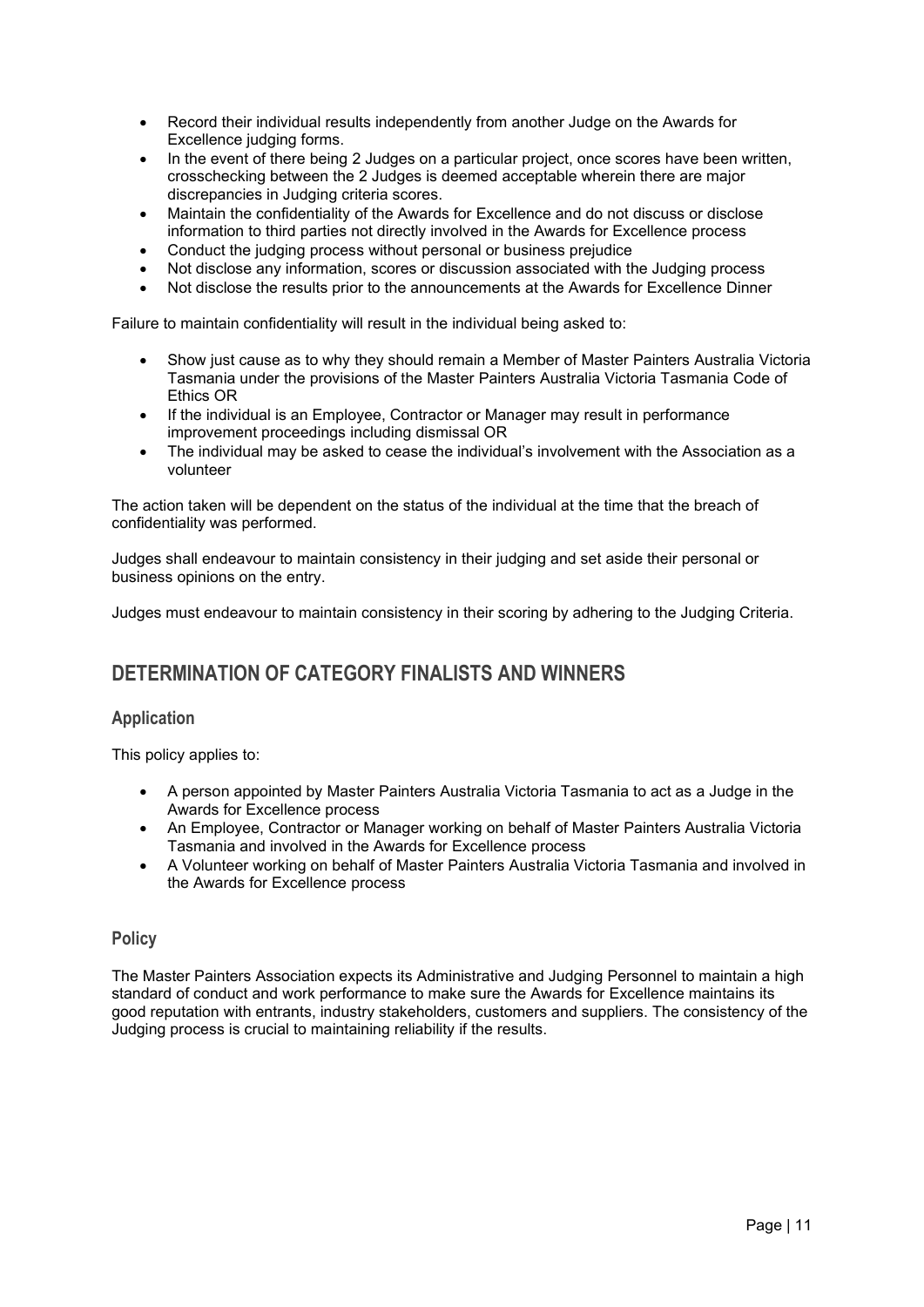#### **Procedure – Determination of Finalists**

The following procedure must be followed by the Judges during deliberations for nominations for Finalists in an Awards for Excellence category:

- Judges will examine all entry submission material received in that category
- Judges will discuss how the entry fits the deemed criteria for that category
- Judges will then nominate entries that best fit the deemed criteria for the category to be determined as a Finalist for that category

Following a project being nominated as a Finalist in the Awards for Excellence the following procedure must be followed

- An appointment for conduct of Site Inspections will be arranged by the individual Judges.
- A Judge or Judges will attend the nominated site and conduct judging against the deemed criteria
- The Judge or Judges will record their scores against the deemed criteria for the category

Judging personnel must:

- Observe all policies and procedures associated with the Awards for Excellence Judging process
- Conduct all dealings with clients, stakeholders and entrants in a professional and courteous manner
- Be discreet with discussions concerning the project in front of property owners, managers or other key stakeholders
- Record their results on the Awards for Excellence judging forms
- Maintain the confidentiality of the Awards for Excellence and do not discuss or disclose information to third parties not directly involved in the Awards for Excellence process
- Not disclose any information, scores or discussion associated with the Judging process
- Not disclose the results prior to the announcements at the Awards for Excellence Dinner

Judges shall endeavour to maintain consistency in their judging and set aside their personal or business opinions on the entry.

Failure to maintain confidentiality will result in the individual being asked to:

- Show just cause as to why they should remain a Member of Master Painters Australia Victoria Tasmania under the provisions of the Master Painters Australia Victoria Tasmania Code of Ethics OR
- If the individual is an Employee, Contractor or Manager may result in performance improvement proceedings including dismissal OR
- The individual may be asked to cease the individual's involvement with the Association as a volunteer

The action taken will be dependent on the status of the individual at the time that the breach of confidentiality was performed.

#### **Procedure – Determination of Winners**

Once the Finalists of a category have been nominated, a site inspection has been conducted by a member or members of the Judging Panel and scoring by the Judges against the nominated criteria has been undertaken the Judging Scoresheets can be compiled for each category.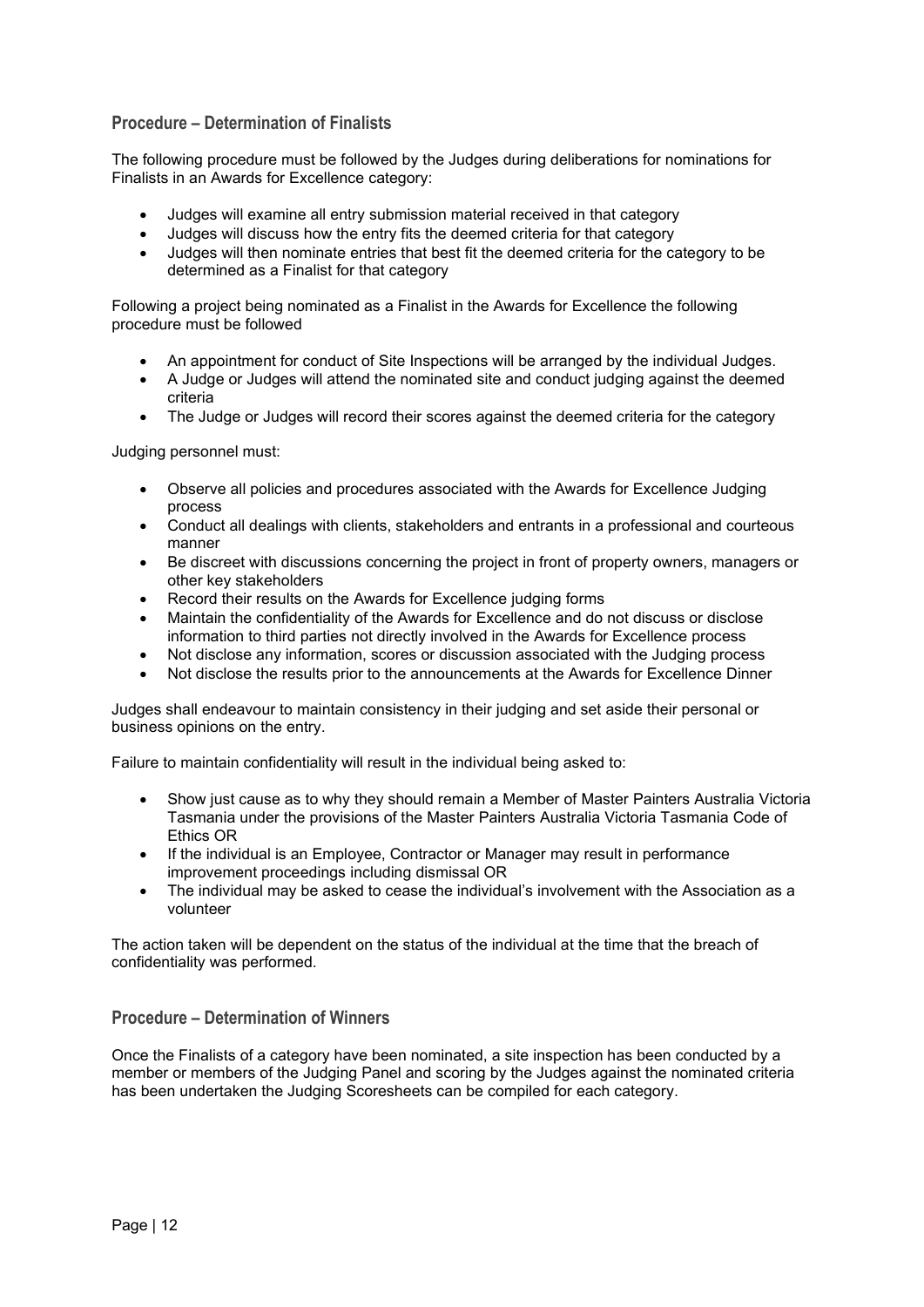A winner of the category is determined by:

- The highest score received in the category OR
- In the case of a tied score, the Judges will determine through majority verdict and reexamination of the scores and entry material a winner by fine examination of the project against the deemed criteria.
- The project may be re-viewed by another Judge in the event of a tied score.

It is at the Judge's discretion whether or not Finalists and a Winner is chosen for each category.

The decision of the judges is final and no discussion, communication or correspondence will be entered into on the results.

The deliberation of Judges, Judging Score Sheets and any other material involved in the Judging process is to remain confidential. Details of Judging Panel meetings and scoresheets and other judging material will not be disclosed.

Failure to maintain confidentiality will result in the individual being asked to:

- Show just cause as to why they should remain a Member of Master Painters Australia Victoria Tasmania under the provisions of Master Painters Australia Victoria Tasmania Code of Ethics OR
- If the individual is an Employee, Contractor or Manager may result in performance improvement proceedings including dismissal OR
- The individual may be asked to cease the individual's involvement with the Association as a volunteer

The action taken will be dependent on the status of the individual at the time that the breach of confidentiality was performed.

## **NOTIFICATION OF FINALISTS**

#### **Application**

This policy applies to:

- A person appointed by Master Painters Australia Victoria Tasmania to act as a Judge in the Awards for Excellence process
- An Employee, Contractor or Manager working on behalf of Master Painters Australia Victoria Tasmania and involved in the Awards for Excellence process
- A Volunteer working on behalf of Master Painters Australia Victoria Tasmania and involved in the Awards for Excellence process

#### **Policy**

Becoming a Finalist in the Awards for Excellence is prestigious. Finalists are entitled to use the Awards for Excellence Finalist logo in their advertising and promotional materials. The notification of Finalists provides the entrant with knowledge of their success to date in the Awards for Excellence process and gives them the opportunity to arrange to attend the Awards for Excellence Dinner.

All Finalists receive a commendatory framed Certificate in recognition of their achievement.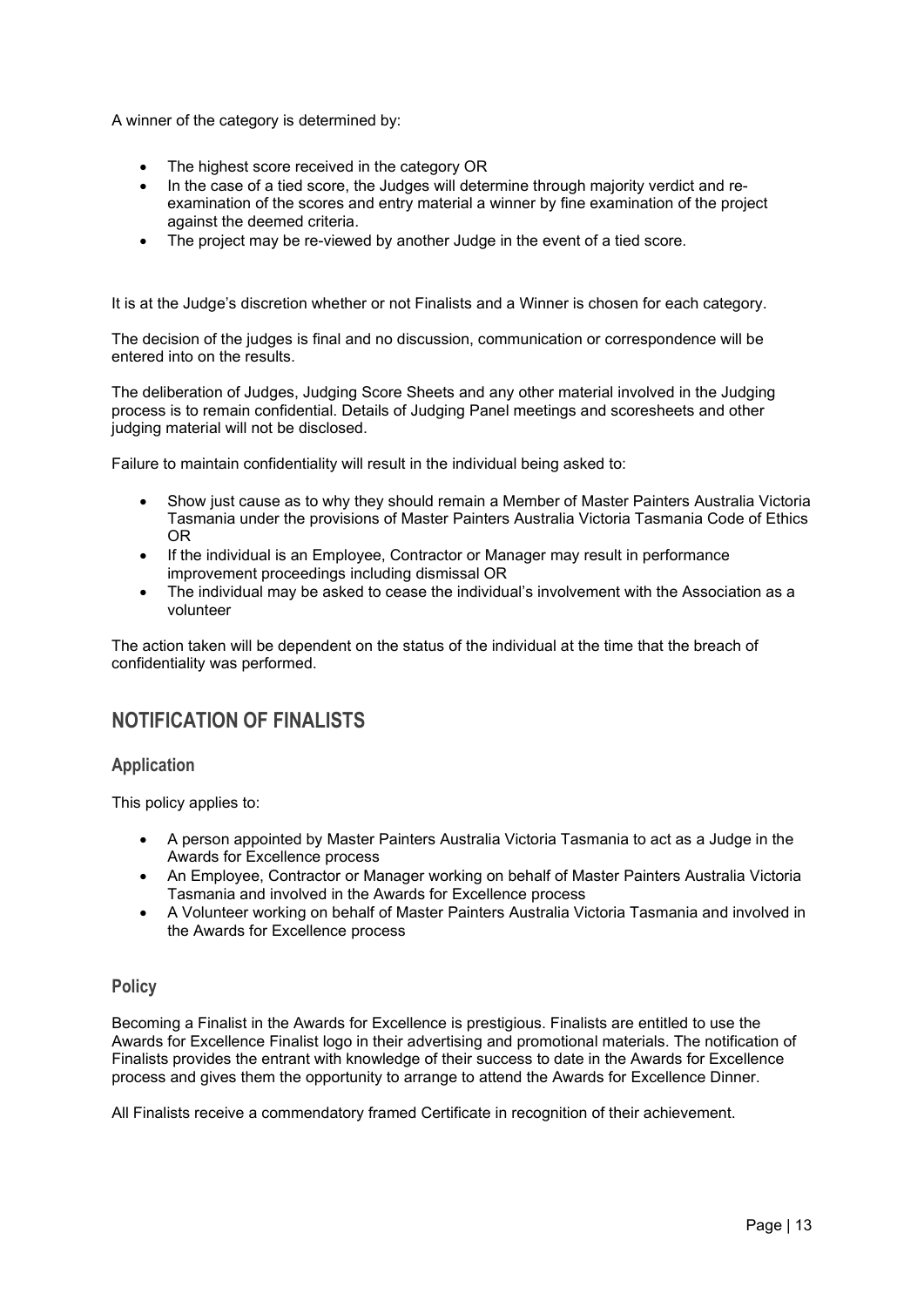#### **Procedure**

Notification of Finalists cannot be undertaken until the Judges have determined which entries are Finalists in a category. Once the Judges have nominated which entries are Finalists then Administrative personnel can prepare and send a letter to the entrant informing them that they are a Finalist and in which category they are a Finalist in.

The deliberation of Judges, Judging Score Sheets and any other material involved in the Judging process is to remain confidential.

Failure to maintain confidentiality will result in the individual being asked to:

- Show just cause as to why they should remain a Member of Master Painters Australia Victoria Tasmania under the provisions of Master Painters Australia Victoria Tasmania Code of Ethics OR
- If the individual is an Employee, Contractor or Manager may result in performance improvement proceedings including dismissal OR
- The individual may be asked to cease the individual's involvement with the Association as a volunteer

The action taken will be dependent on the status of the individual at the time that the breach of confidentiality was performed.

**Use of Photographs Received or Generated by the Awards for Excellence Process**

Finalists having attained recognition in the 'Awards for Excellence' may have their names and photo's published in the MPA magazine 'The Trade News', in the MPA Pipeline and on the MPA website.

Photos and names may also be provided to other media outlets for additional publication.

Photographs received with an entry in the Awards for Excellence, or generated as part of the Awards for excellence process may be used in the promotion of the Master Painters Association or the Awards for Excellence. Use of photographs will be at the discretion of MPA

**Use of the Awards for Excellence Finalist Logo**

Finalists are permitted to use the following logo in their advertising and promotional material.



The logo is customised with the inclusion of the year under the words 'Awards for Excellence'. The logo will be forwarded by Administrative staff in digital format at the conclusion of the Awards for Excellence process.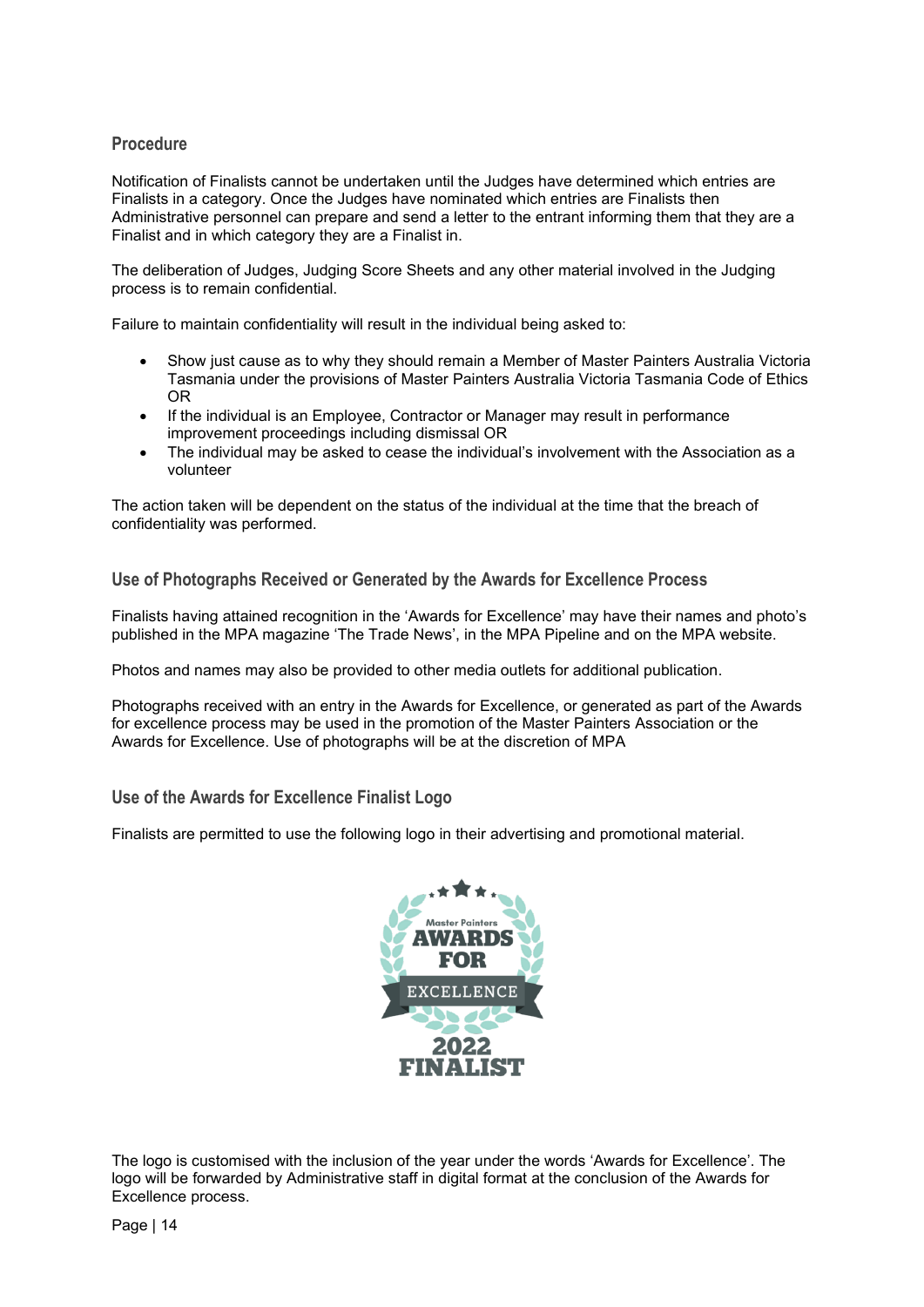Finalists are only permitted to use the logo in relation to the nominated category and in material generated by the business that has received the Finalist nomination.

Finalists and winners are, under no circumstances, to manipulate or enhance the image in any way, shape or form.

In the event of a Finalist or winner doing so, it is at Master Painters Australia Victoria Tasmania discretion to disallow that person or company to utilise the logo in any form in the future.

## **ANNOUNCEMENT OF WINNERS**

#### **Application**

This policy applies to:

- A person appointed by Master Painters Australia Victoria Tasmania to act as a Judge in the Awards for Excellence process
- An Employee, Contractor or Manager working on behalf of Master Painters Australia Victoria Tasmania and involved in the Awards for Excellence process
- A Volunteer working on behalf of Master Painters Australia Victoria Tasmania and involved in the Awards for Excellence process
- Presenters of the Awards at the Awards for Excellence Dinner

#### **Policy**

Becoming a Winner in the Awards for Excellence is prestigious. Finalists are entitled to use the Awards for Excellence Winner logo in their advertising and promotional materials.

All Winners receive a commendatory trophy in recognition of their achievement.

#### **Procedure**

The winner in each category is determined by the Judges. The decision of the Judges is final and no discussion, communication or correspondence will be entered into on the results.

The Judges decisions are to remain confidential until the announcements at the Awards for Excellence Gala Dinner.

Failure to maintain confidentiality will result in the individual being asked to:

- Show just cause as to why they should remain a Member of Master Painters Australia Victoria Tasmania under the provisions of Master Painters Australia Victoria Tasmania Code of Ethics OR
- If the individual is an Employee, Contractor or Manager may result in performance improvement proceedings including dismissal OR
- The individual may be asked to cease the individual's involvement with the Association as a volunteer

The action taken will be dependent on the status of the individual at the time that the breach of confidentiality was performed.

At the Dinner the following procedure is to be followed: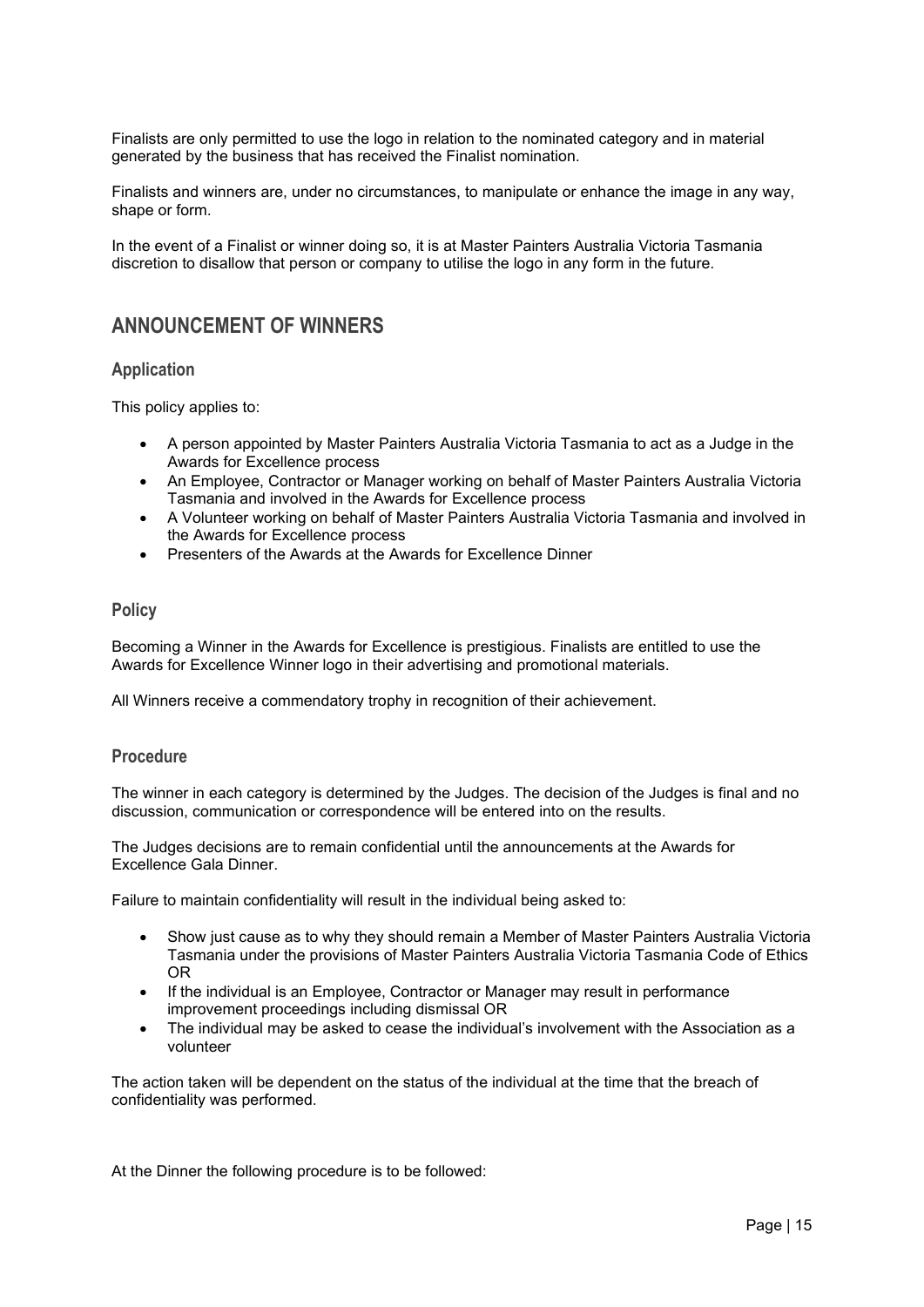- Announcement of the category
- The Winner of the category is announced
- The Winner is invited to the stage
- The Winner is presented with their Award Trophy by a quest presenter

Administrative personnel will prepare support resources such as PowerPoint presentations, programmes, voiceovers, music such as stings and presentation scripts to support the announcement process.

**Use of Photographs Received or Generated by the Awards for Excellence Process**

Winners having received an Award in a category or categories of the 'Awards for Excellence' may have their names and photo's published in the MPA quarterly magazine 'The Trade News', in the MPA Pipeline and on the MPA websites.

Photos and names may also be provided to other media outlets for additional publication.

Photographs received with an entry in the Awards for Excellence, or generated as part of the Awards for excellence process may be used in the promotion of the Master Painters Association or the Awards for Excellence. Use of photographs will be at the discretion of MPA.

#### **Use of the Awards for Excellence Winner Logo**

Winners are permitted to use the following logo in their advertising and promotional material.



The logo is customised with the inclusion of the year under the words 'Awards for Excellence'. The logo will be forwarded by Administrative staff in digital format at the conclusion of the Awards for Excellence process.

Winners are only permitted to use the logo in relation to the nominated category and in material generated by the business that has received the Award.

Finalists and winners are, under no circumstances, to manipulate or enhance the image in any way, shape or form.

In the event of a Finalist or winner doing so, it is at Master Painters Australia Victoria Tasmania discretion to disallow that person or company to utilise the logo in any form in the future.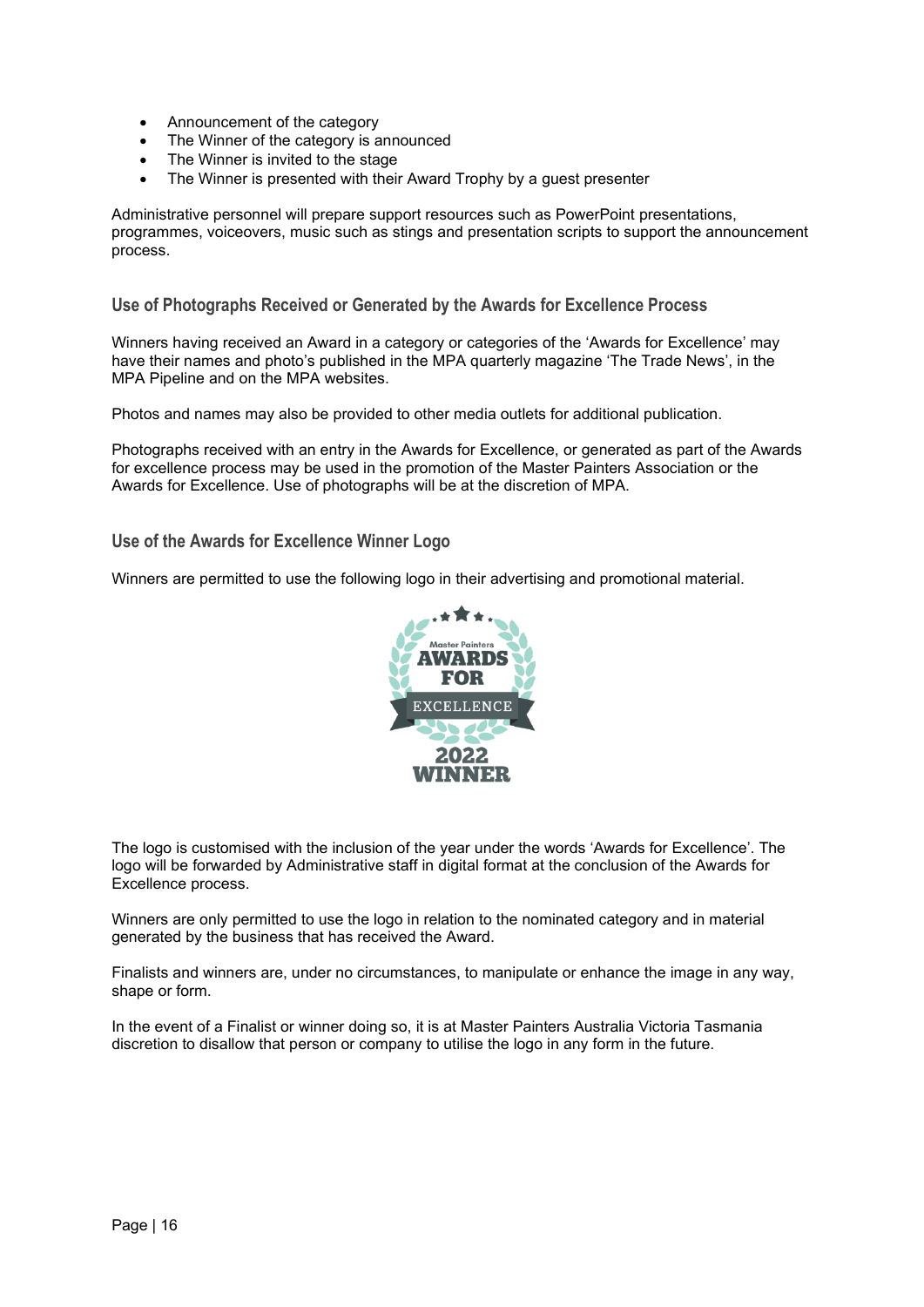## **CONFLICT OF INTEREST**

#### **Application**

Individuals covered by this policy include:

- A person appointed by Master Painters Australia Victoria Tasmania to act as a Judge in the Awards for Excellence process
- Members of the Executive or Council of Management of Master Painters Australia Victoria Tasmania directly involved in the Awards for Excellence process
- An Employee, Contractor or Manager working on behalf of Master Painters Australia Victoria Tasmania and involved in the Awards for Excellence process
- A Volunteer working on behalf of Master Painters Australia Victoria Tasmania and involved in the Awards for Excellence process

#### **Policy**

Conflict of interest arises whenever the personal, professional or business interests of an individual person are potentially at odds with the best interests of the Awards for Excellence.

All individuals are required to act in good faith towards the Awards for Excellence. Persons need to be aware of the potential for a conflict of interest to arise and should always act in the best interests of the Awards for Excellence. As individuals, persons may have private interests that from time to time conflict, or appear to conflict, with their involvement with the Awards for Excellence.

Individuals should aim to avoid being put in a situation where there may be a conflict between the interests of the Awards for Excellence and their own personal or professional interests, or those of relatives or friends. Where such a conflict occurs (or is perceived to occur), the interests of the Awards for Excellence will be balanced against the interests of the individual and, unless exceptional circumstances exist, will be resolved in favour of the Awards for Excellence.

It is impossible to define all potential areas of conflict of interest. If an individual is in doubt if a conflict exists, they should raise the matter with their manager.

#### **Procedure**

Individuals must:

- Declare any potential, actual or perceived conflicts of interest that exist on becoming involved in the Awards for Excellence to the Executive Council of Master Painters Australia Victoria Tasmania.
- Declare any potential, actual or perceived conflicts of interest that arise or are likely to arise during the Awards for Excellence process to the Executive Council of Master Painters Australia Victoria Tasmania
- Avoid being placed in a situation where there is potential, actual or perceived conflict of interest if at all possible
- Sign a Conflict of Interest statement prior to judging.

If an individual declares such an interest, Executive Council of Master Painters Australia Victoria Tasmania will review the potential areas of conflict with the individual and mutually agree on practical arrangements to resolve the situation.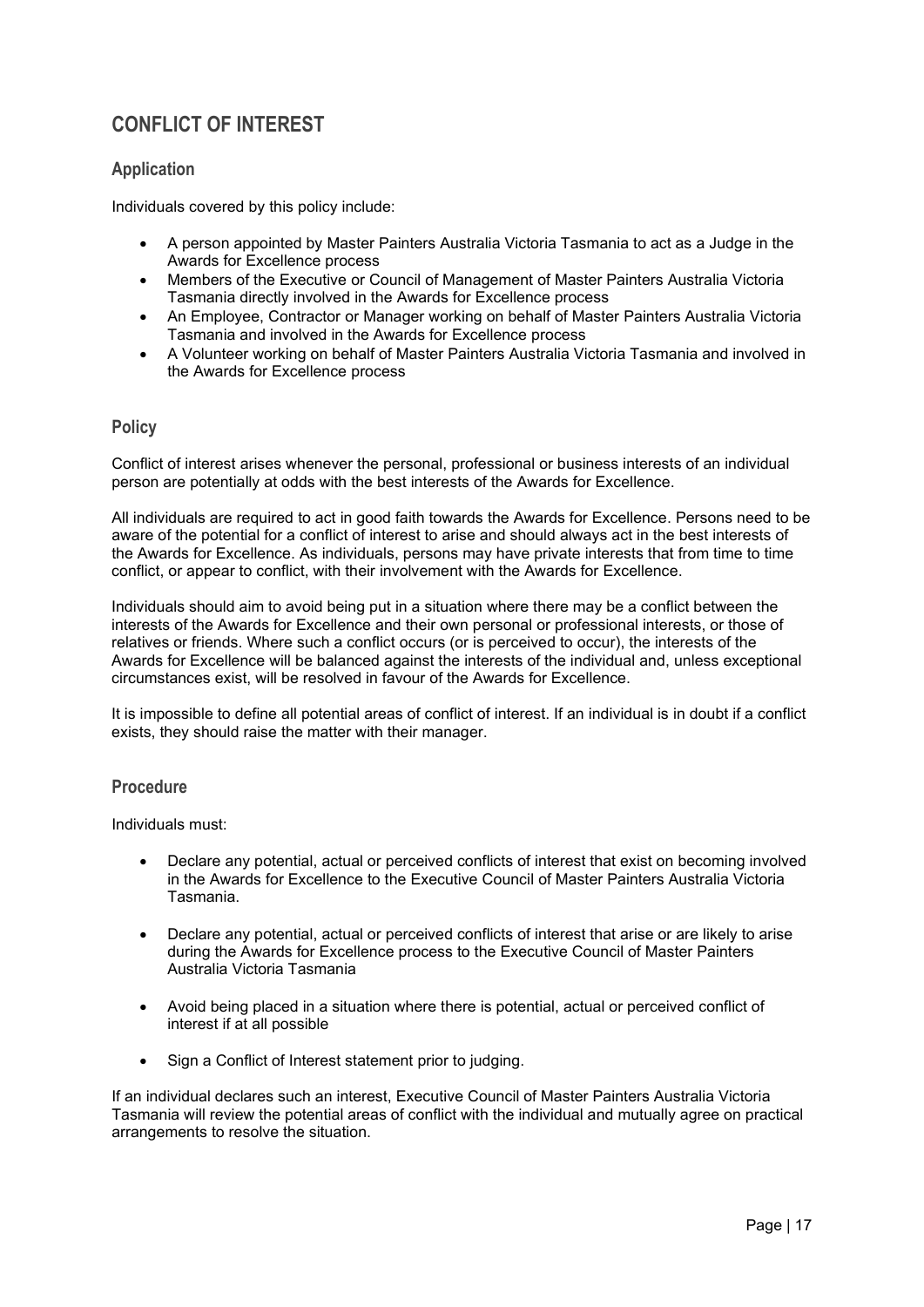Individuals must disclose any external involvements that might cause a conflict of interest with the Awards for Excellence process. Where there are external involvements that do not represent a conflict of interest, these must not affect performance or attendance whilst working on the Awards for Excellence process. If such involvement does affect performance or attendance it will be considered a conflict of interest.

Individuals must not set up or engage in private business or undertake other employment in direct or indirect competition with the Awards for Excellence using knowledge and/or materials gained during the course of involvement with the Awards for Excellence.

Failure to declare a potential, actual or perceived conflict of interest or to take remedial action agreed with the Executive Council of Master Painters Australia Victoria Tasmania in a timely manner will result in the individual being asked to:

- Show just cause as to why they should remain a Member of Master Painters Australia Victoria Tasmania under the provisions of Master Painters Australia Victoria Tasmania Code of Ethics OR
- If the individual is an Employee, Contractor or Manager may result in performance improvement proceedings including dismissal OR
- The individual may be asked to cease the individual's involvement with the Association as a volunteer

The action taken will be dependent on the status of the individual at the time that the failure to declare the potential, actual or perceived conflict of interest.

## **STORING OF ENTRIES**

#### **Application**

This policy applies to:

- A person appointed by Master Painters Australia Victoria Tasmania to act as a Judge in the Awards for Excellence process
- Members of the Executive or Council of Management of Master Painters Australia Victoria Tasmania directly involved in the Awards for Excellence process
- An Employee, Contractor or Manager working on behalf of Master Painters Australia Victoria Tasmania and involved in the Awards for Excellence process
- A Volunteer working on behalf of Master Painters Australia Victoria Tasmania and involved in the Awards for Excellence process

#### **Policy**

As an industry based, not-for-profit organisation, MPA collects and holds personal information relating to the entrant and their entry in the Awards for Excellence.

Entry and entrant information may be held in paper and electronic files. MPA will take all reasonable steps to ensure that the information collected is stored securely. MPA is required by law to retain records for certain periods of time depending on the type of record. MPA has appropriate systems and policies in place to protect information from loss, unauthorised access and misuse.

During the Awards for Excellence process, confidentiality of all entries and Entrant details, judging materials and scoresheets will be maintained.

After the Awards for Excellence process all entries, Entrant details, project information and material supplied will be stored in accordance with statutory and legal requirements.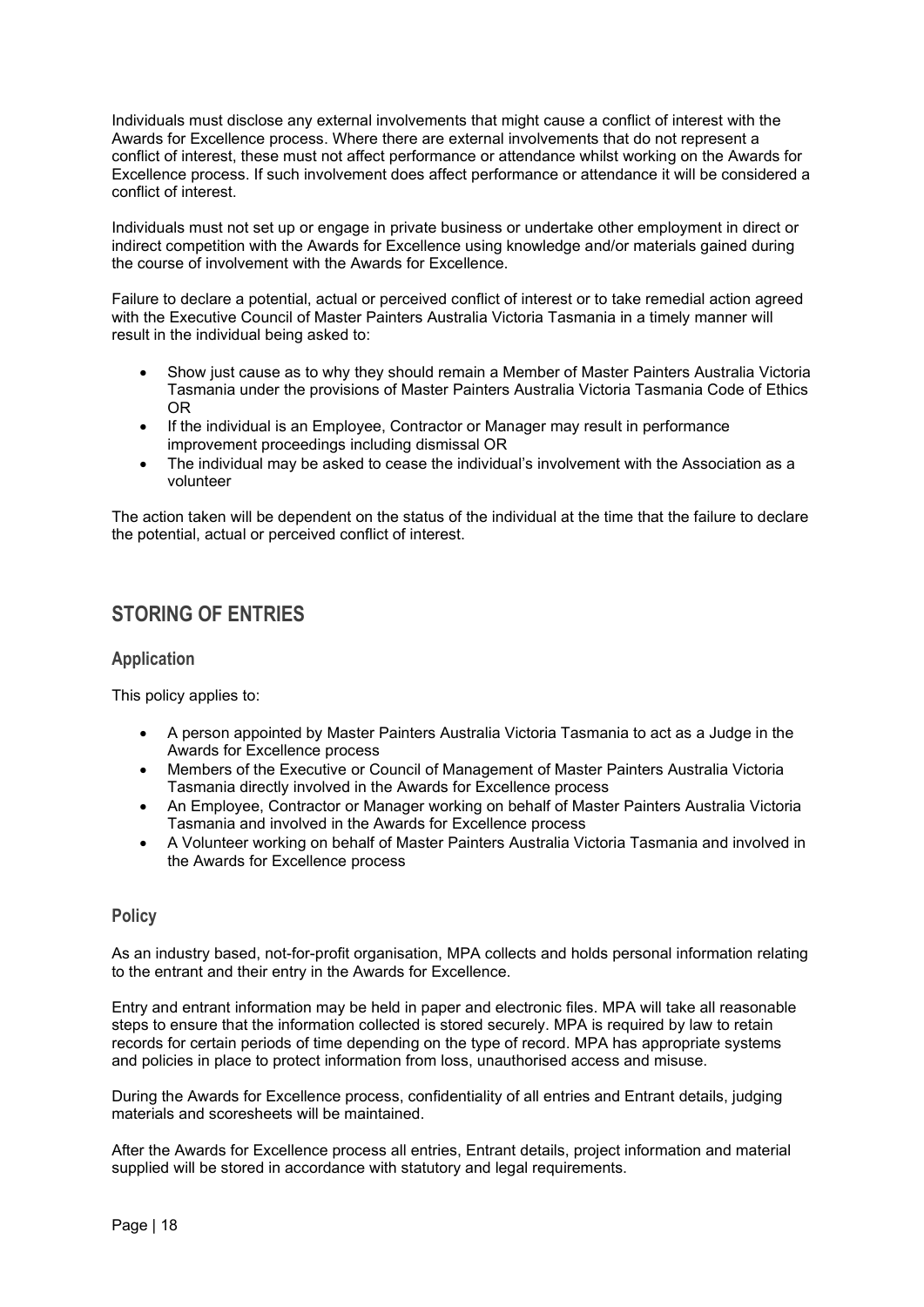#### **Procedure**

Individuals involved in the Awards for Excellence process will take all necessary steps to ensure confidentiality of material during the Awards for Excellence process.

Failure to maintain confidentiality will result in the individual being asked to:

- Show just cause as to why they should remain a Member of Master Painters Australia Victoria Tasmania under the provisions of Master Painters Australia Victoria Tasmania Code of Ethics OR
- If the individual is an Employee, Contractor or Manager may result in performance improvement proceedings including dismissal OR
- The individual may be asked to cease the individual's involvement with the Association as a volunteer

The action taken will be dependent on the status of the individual at the time that the breach of confidentiality was performed.

After the Awards for Excellence process all materials will be stored accordance with statutory and legal requirements.

## **USE OF ENTRY MEDIA IN MASTER PAINTERS PUBLICATIONS**

#### **Application**

This policy applies to:

- A person appointed by Master Painters Australia Victoria Tasmania to act as a Judge in the Awards for Excellence process
- Members of the Executive or Council of Management of Master Painters Australia Victoria Tasmania directly involved in the Awards for Excellence process
- An Employee, Contractor or Manager working on behalf of Master Painters Australia Victoria Tasmania and involved in the Awards for Excellence process
- A Volunteer working on behalf of Master Painters Australia Victoria Tasmania and involved in the Awards for Excellence process
- Entrants in the Awards for Excellence
- Finalists and Winners in a category or categories of the Awards for Excellence

#### **Policy**

Master Painters Australia Victoria Tasmania seeks to advance, encourage and recognise the highest standards of trade craftsmanship and ethical business practice. The Awards for Excellence recognises these high standards and acknowledgement as a Finalist or Winner in the Awards is an honour. MPA may achieve its charter through use of material supplied with an entry into the Awards for Excellence.

Therefore material supplied with an entry to the Awards for Excellence remains the property of MPA and photographs supplied may be used in a variety of publications.

#### **Procedure**

All material supplied with an entry to the Awards for Excellence remains the property of MPA and photographs supplied may be used in a variety of publications to:

- Promote or advance Master Painters Australia Victoria Tasmania
- Promote or advance the Awards for Excellence
- Promote or advance Members of the MPA